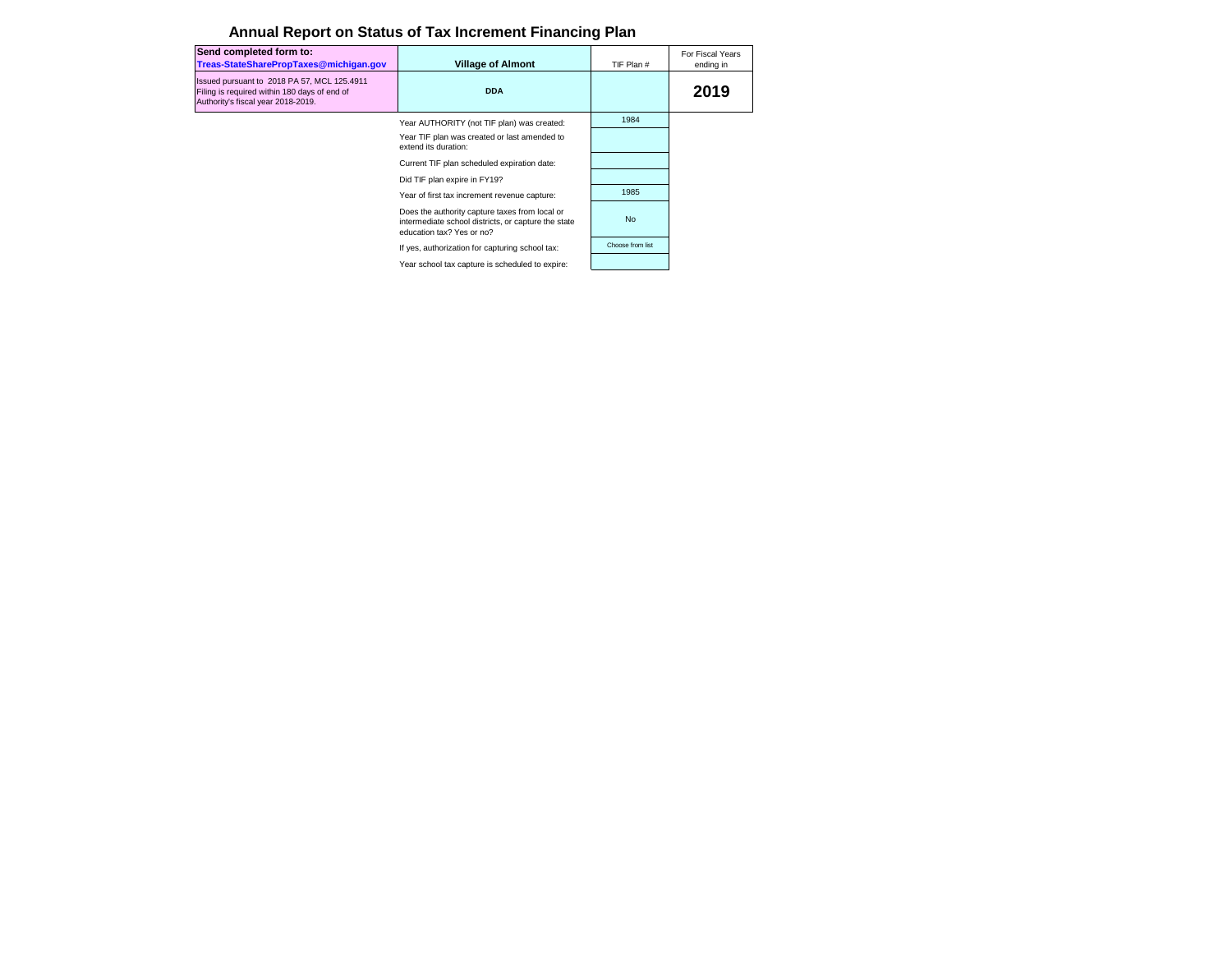| Send completed form to:                                                                                                           |                                                                 |              |              | For Fiscal Years |
|-----------------------------------------------------------------------------------------------------------------------------------|-----------------------------------------------------------------|--------------|--------------|------------------|
| Treas-StateSharePropTaxes@michigan.gov                                                                                            | <b>Village of Almont</b>                                        | TIF Plan #   |              | ending in        |
| Issued pursuant to 2018 PA 57, MCL 125.4911<br>Filing is required within 180 days of end of<br>Authority's fiscal year 2018-2019. | <b>DDA</b>                                                      |              |              | 2019             |
| <b>Revenue:</b>                                                                                                                   | Tax Increment Revenue                                           |              | \$           | 154,989          |
|                                                                                                                                   | Property taxes - from DDA levy                                  |              | \$           |                  |
|                                                                                                                                   | Interest                                                        |              | \$           | 2,478            |
|                                                                                                                                   | State reimbursement for PPT loss (Forms 5176 and 4650)          |              | \$           | 23,755           |
|                                                                                                                                   | Other income (grants, fees, donations, etc.)                    |              | \$           | 119              |
| <b>Tax Increment Revenues Received</b>                                                                                            |                                                                 | Total        | \$           | 181,341          |
|                                                                                                                                   | <b>From counties</b>                                            |              | \$           | 29,461           |
|                                                                                                                                   | From municipalities (city, twp, village)                        |              | \$           | 125,528          |
|                                                                                                                                   | From libraries (if levied separately)                           |              | \$           |                  |
|                                                                                                                                   | From community colleges                                         |              | \$           |                  |
|                                                                                                                                   | From regional authorities (type name in next cell)              |              | $\mathbf{s}$ |                  |
|                                                                                                                                   | From regional authorities (type name in next cell)              |              | \$           |                  |
|                                                                                                                                   | From regional authorities (type name in next cell)              |              | \$           |                  |
|                                                                                                                                   | From local school districts-operating                           |              | $\mathbf{s}$ |                  |
|                                                                                                                                   | From local school districts-debt                                |              | \$           |                  |
|                                                                                                                                   | From intermediate school districts                              |              | $\mathbf{s}$ |                  |
|                                                                                                                                   | From State Education Tax (SET)                                  |              | \$           |                  |
|                                                                                                                                   | From state share of IFT and other specific taxes (school taxes) |              | \$           |                  |
|                                                                                                                                   |                                                                 | <b>Total</b> | \$           | 154,989          |
| <b>Expenditures</b>                                                                                                               | Organization-Admin/Legal/Audit                                  |              | \$           | 30,615           |
|                                                                                                                                   | Operations-Office                                               |              | \$           | 12,215           |
|                                                                                                                                   | Downtown Maintenance                                            |              | \$           | 68,645           |
|                                                                                                                                   | Promotions-Marketing/Special Events                             |              | \$           | 4,274            |
|                                                                                                                                   | <b>Economic Restructuring</b>                                   |              | \$           | 61.262           |
|                                                                                                                                   |                                                                 |              | \$           |                  |
|                                                                                                                                   |                                                                 |              | \$           |                  |
|                                                                                                                                   |                                                                 |              | \$           |                  |
|                                                                                                                                   |                                                                 |              | \$           |                  |
|                                                                                                                                   |                                                                 |              | \$           |                  |
|                                                                                                                                   |                                                                 |              | \$           |                  |
| Transfers to other municipal fund (list fund name)                                                                                |                                                                 |              | \$           |                  |
| Transfers to other municipal fund (list fund name)                                                                                |                                                                 |              | \$           |                  |
|                                                                                                                                   | <b>Transfers to General Fund</b>                                |              | \$           |                  |
|                                                                                                                                   |                                                                 | Total        | \$           | 177,011          |
| <b>Outstanding non-bonded Indebtedness</b>                                                                                        | Principal                                                       |              | \$           |                  |
|                                                                                                                                   | Interest                                                        |              | \$           |                  |
| <b>Outstanding bonded Indebtedness</b>                                                                                            | Principal                                                       |              | \$           |                  |
|                                                                                                                                   | Interest                                                        |              | \$           |                  |
|                                                                                                                                   |                                                                 | <b>Total</b> | \$           |                  |
| <b>Bond Reserve Fund Balance</b>                                                                                                  |                                                                 |              | \$           |                  |

## **Annual Report on Status of Tax Increment Financing Plan**